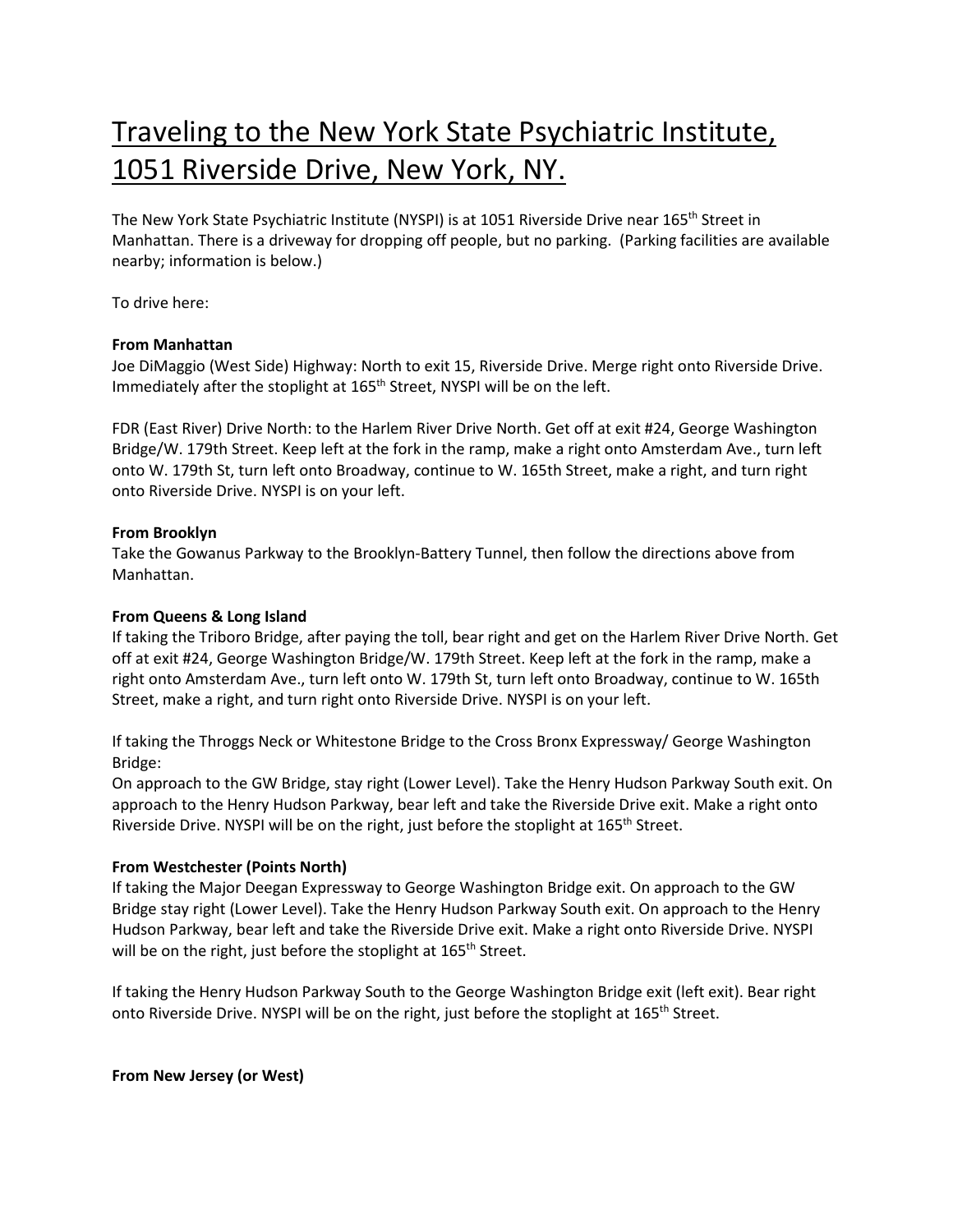If taking roads to the George Washington Bridge, take the upper level. Bear right to 178th Street exit, turn right onto Broadway, continue to W. 165th Street, make a right, and turn right onto Riverside Drive. NYSPI is on your left.

Alternately, use the lower level of the bridge, stay in the left hand lane, and take the Henry Hudson Parkway South exit. Remain left and follow signs to Riverside Drive. Make a right onto Riverside Drive, and NYSPI will be on the right, just before the stoplight at 165<sup>th</sup> Street.

## **From Connecticut**

If coming from Western Connecticut, take 684 South to the Saw Mill River Parkway, OR 684 South to the Hutchinson Parkway OR Merritt Parkway to 287 West to the Saw Mill South OR the Cross County going West to the Saw Mill River Parkway.

If coming from Eastern Connecticut, take the Cross County Parkway to the Saw Mill River Parkway, South to the Henry Hudson Parkway, OR I-95 to the Cross Bronx, OR 287 West to the Saw Mill South, OR New York State Thruway South to the Tappan Zee Bridge, stay on 287 to the Saw Mill River Pkwy to the Henry Hudson Pkwy South to the George Washington Bridge exit. Make a right onto Riverside. NYSPI will be on the right, just before the stoplight at 165<sup>th</sup> Street.

## **Parking Facility**

Street parking is an option, but it can be difficult to find. The closest parking garage is located on Fort Washington Avenue between 164th and 165th Streets. For information and rates call 1.212.305.2718. NOTE: The garage is about a fifteen minute walk from NYSPI. See below for directions to the parking facility. For an additional charge, valet parking is available at the Milstein Hospital building (Fort Washington Avenue between 165<sup>th</sup> Street and 168<sup>th</sup> Street).

#### **Directions to parking facility**

From Riverside Drive, turn onto 165<sup>th</sup> Street. At Fort Washington Avenue, turn right. The parking garage entrance is immediately on the right.

#### **Public Transportation**

NYSPI also has an entrance at 40 Haven Avenue near 168<sup>th</sup> Street. (As 168<sup>th</sup> Street proceeds west, it bends north and turns into Haven Avenue. 40 Haven is at the bend.)

Bus and subway fares are \$2.75. Subway trains require Metrocards and can be purchased at the station booth. Buses require Metrocards or exact change. Bills are not accepted.

#### **Subway**

Take 1, A, or C to 168th Street and Broadway. Walk two blocks west along 168<sup>th</sup> Street to Haven Avenue. (MTA Info:<http://www.mta.info/> )

## **Buses**

Take M4 to 168th Street and Fort Washington Avenue. Walk one block west along 168<sup>th</sup> Street to Haven Avenue.

Take M5 or BX7 to 168th Street and Broadway. Walk two blocks west to Haven Avenue.